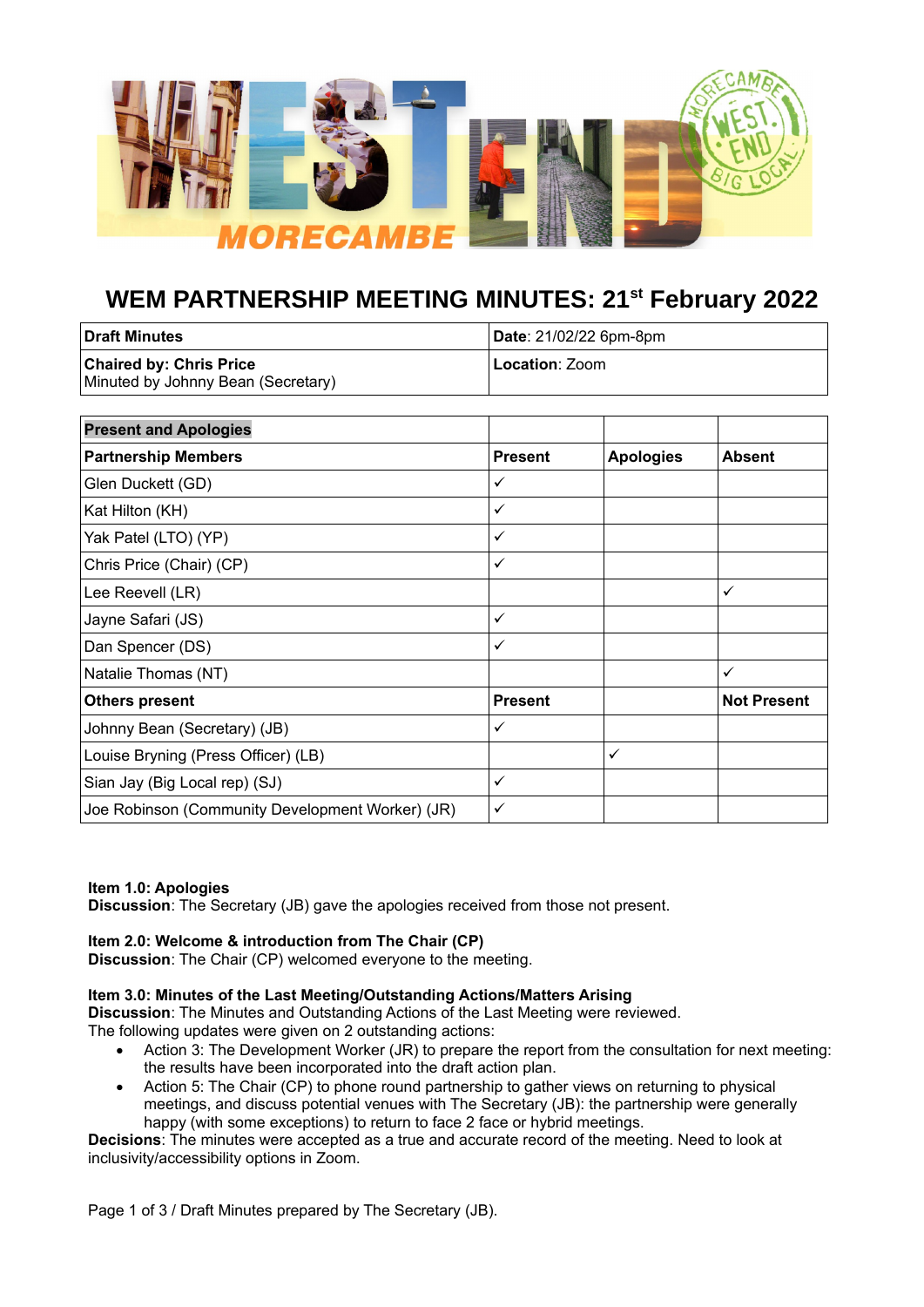**Action**: The Secretary (JB) to publish the minutes of the meeting on the WEM website. **Action**: The Big Local Rep (SJ) to send info to The Secretary (JB) on hybrid meeting equipment. **Action**: The Development Worker (JR) and The Secretary (JB) to work on the practical options of returning to hybrid meetings and plan for them to start.

## **Item 4.0: Draft Action Plan Discussion**

**Discussion**: The draft plan was circulated prior to the meeting and discussed in the meeting, and the next steps for the plan to be adopted were outlined: Partnership members need to sign off the plan with no gaps of significance. If approved by the partners, the plan will go to Local Trust for review by an assessor, who is then likely to visit and talk with The Chair (CP), Development Worker, Big Local Rep, LTO and will want to meet with all the partnership as a group. From submission to acceptance by Local Trust can take up to 6 weeks during which time we cannot spend significantly. A positive and lengthy discussion of the plan took place. All the partnership members present were really pleased with how the plan reflected conversations we have been having for months and the needs we have identified over a similar length of time. They were pleased with how it looked, and felt it was something WEM could be proud of. The Big Local Rep felt it was a very mature plan and reflected how much WEM had grown from it's start, and presents a very good likelihood of WEM leaving a positive legacy.

**Decisions**: Flexibility exists within the plan to take on new projects should any fall through. The Big Local rep (SJ) felt that spend will need to be monitored/reviewed monthly to ensure every penny is spent by the end of the plan.

**Item 4.1: CWE.** A discussion took place on the Creative West End section of the plan looking at possible options.

**Decisions**: It was agreed that it would be unrealistic to enter into what would need to be a far more detailed and specific proposal document with CWE, and to spend the money before the end of October 2022. After discussion, the partnership decided not to commit the earmarked £50k for the additionality proposed by CWE. However, WEM has separately identified the potential where creative responses to some local issues may have a value and purpose. It was decided to ring-fence the £50k earmarked for WEM to commission work that may include creative outputs and outcomes. It is therefore expected that both CWE and its network members would be included within any open tenders to submit proposals.

**Action:** The Development Worker (JR) to convey the partnership decision on CWE to CWE.

**Item 4.2: Partnership section.** A short discussion took place on the Partnership section of the draft plan. **Decisions**: It was agreed by those present to include short profiles of partners, with names. The Development Worker (JR) will add a "Meet The Partners" section to the plan.

**Action**: Partnership members to email The Secretary (JB) with 100 words about themselves and why they choose to give their time and energy to WEM as soon as possible.

**Action**: Partnership members to submit photos of themselves for inclusion in the plan.

### **Item 5.0: Development Workers Report**

**Discussion**: There was no update this month as all information was dealt with in the previous item.

### **Item 6.0: Building Project**

**Discussion**: The Big Local Rep (SJ) gave an update on her communications with Linda Rutter around confirming the 10 days of work and what it would involve. Some points of clarification still required. Glen interested to shadow on this. The Big Local Rep (SJ) to discuss with LR if this is possible. **Decisions**:

**Action**: The Big Local Rep (SJ) to discuss further with Linda Rutter.

### **Item 7.0: Housing/Public Realm**

**Discussion (Housing)**: The Chair (CP) gave an update on a forthcoming visit from representatives of the New Economics Foundation, and a potential Housing event.

**Discussion (Public Realm)**: GD has a personal meeting with Lancaster City Council representatives to discuss fly-tipping etc. in the West End and will report back on any gaps in provision that WEM might be able to look at. SJ advised that under Big Local rules, anything WEM do, would need to be over and above City Council areas of responsibility. This activity may follow up outside of WEM work, but GD will feedback. **Decisions**:

**Action**: Glen to feedback on public realm talks at next meeting.

Page 2 of 3 / Draft Minutes prepared by The Secretary (JB).